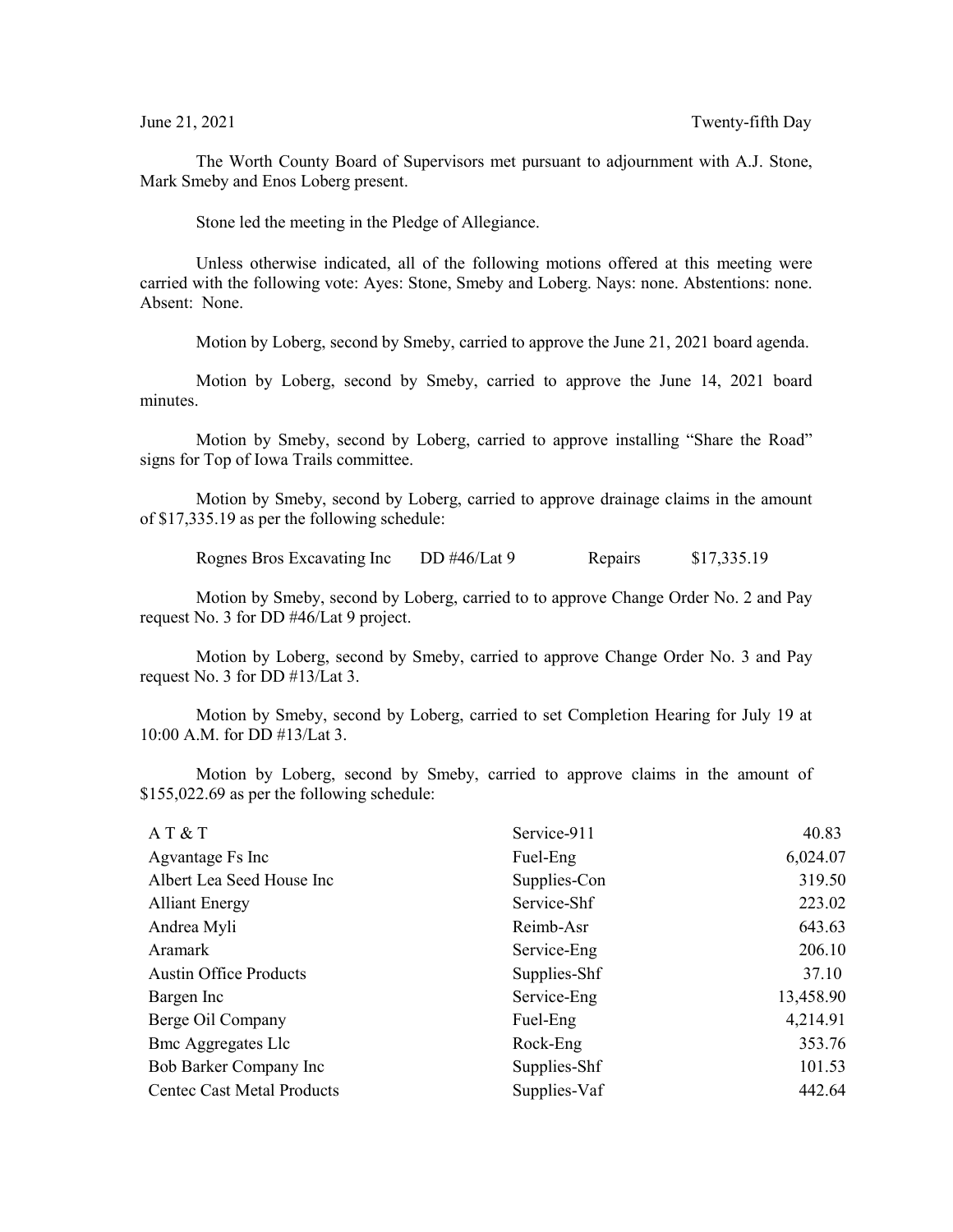| Centurylink                             | Service-911        | 364.77     |
|-----------------------------------------|--------------------|------------|
| Com-Tec Land Mobile Radio               | Service-Shf        | 1,181.25   |
| D & L Equipment                         | Supplies-Con       | 107.45     |
| Des Moines Stamp Mfg Co                 | Supplies-Aud       | 32.40      |
| Eilertson Repair                        | Service-Con        | 1,068.04   |
| <b>Electronic Engineering</b>           | Service-Gsr        | 2,934.45   |
| Fallgatter's Market Inc                 | Supplies-Shf       | 572.74     |
| Grp & Associates Inc                    | Service-Phd        | 36.00      |
| Heartland Asphalt Inc                   | Supplies-Eng       | 1,166.30   |
| Hotsy Equipment                         | Supplies-Shf       | 163.00     |
| Ia Division Of Labor                    | Service-Gsr        | 175.00     |
| Isac                                    | Edu-Con            | 210.00     |
| Jessica Reyerson                        | Reimb-Phd          | 50.00      |
| Joe's Collision & Performance Inc       | Service-Eng        | 404.45     |
| John Deere Financial                    | Supplies           | 76.47      |
| Knudtson Automotive Service             | Service-Shf        | 832.06     |
| Manly Junction Signal                   | Service-Sup & Aud  | 390.84     |
| Marco Technologies Llc                  | Service-Dap        | 227.81     |
| Midwest Wheel Companies Inc             | Supplies-Eng       | 28.17      |
| Niacog                                  | Service-Tra        | 178.64     |
| Northwood Anchor Inc                    | Service-Sup & Aud  | 1,318.84   |
| Pinnacle Quality Insight                | Service-Phd        | 154.50     |
| Reinhart Food Service Llc               | Supplies-Shf       | 684.05     |
| Schneider Geospatial, Llc               | Service-Asr        | 3,240.00   |
| State Hygienic Laboratory               | Service-San        | 300.00     |
| <b>State Medical Examiners Office</b>   | Service-Mex        | 2,053.68   |
| The Rustic Thread                       | Service-Shf        | 194.00     |
| <b>Trading Post</b>                     | Supplies-Eng       | 2,086.93   |
| <b>Tritech Software Systems</b>         | Service-911        | 12,515.90  |
| Truax Company Inc                       | Supplies-Con       | 234.97     |
| Umb Bank, N.A.                          | Service-Ndp        | 750.00     |
| Us Imaging, Inc.                        | Service-Dap        | 83,849.80  |
| Vanguard Appraisals Inc                 | Service-Asr        | 2,800.00   |
| Ver Helst Snyder Drug                   | Supplies-Phd       | 12.27      |
| Verizon Wireless                        | Service-Eng        | 186.91     |
| Visa                                    | Service-Con        | 3,326.97   |
| Waste Management Of Iowa Inc            | Service-Sdp        | 2,650.00   |
| Watson & Ryan, Plc                      | Service-Asr        | 1,541.67   |
| Wellmark Blue Cross Blue Shield Of Iowa | Service-Ndp        | 790.00     |
| Windstream                              | Service-Eng        | 14.88      |
| Ziegler Inc                             | Parts-Eng          | 51.49      |
|                                         | <b>Grand Total</b> | 155,022.69 |